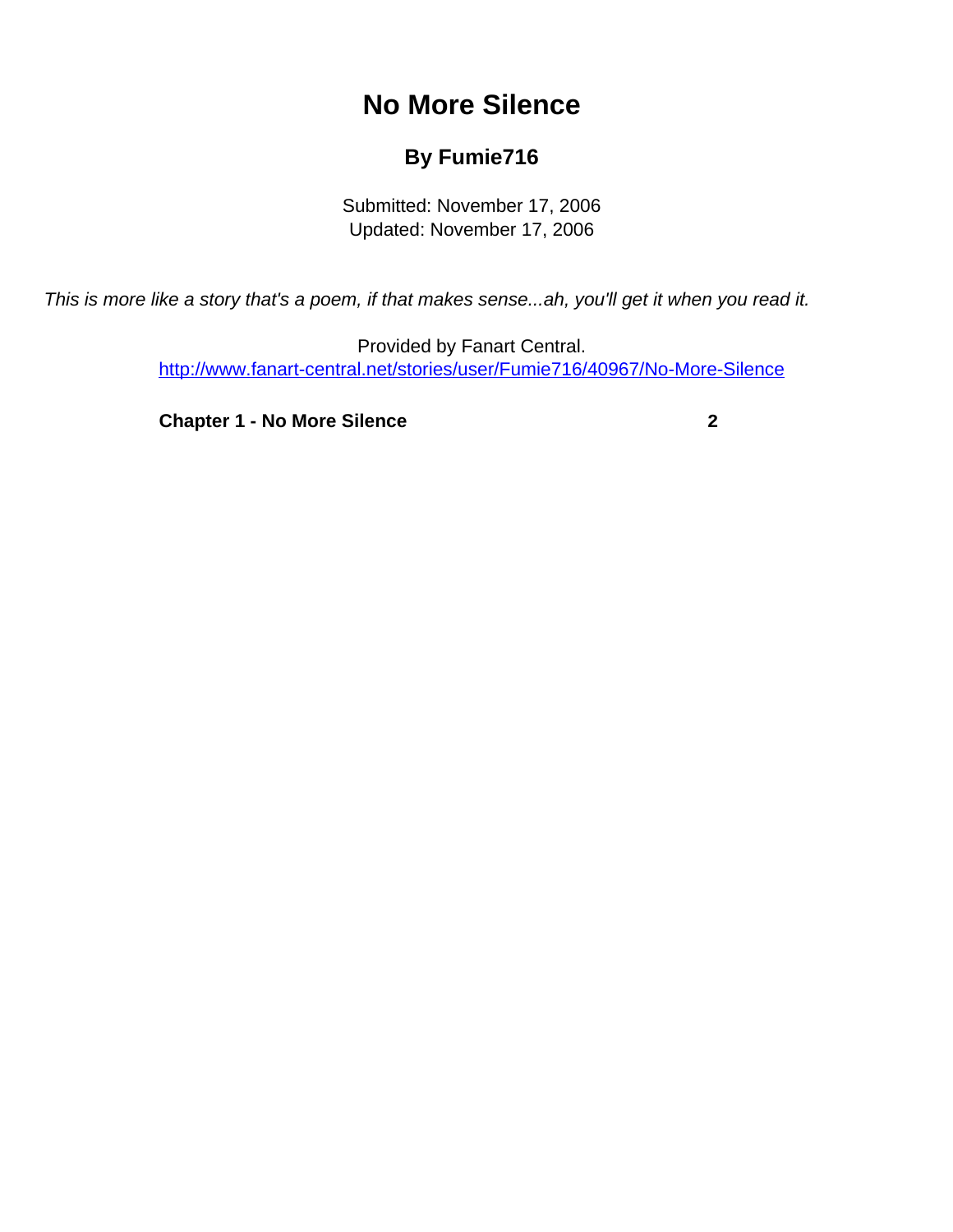## **1 - No More Silence**

## <span id="page-1-0"></span>No More Silence

Once in a land far, far away There lived a girl with nothing to say. It s not that she did not want to talk, The only problem was that she could not.

She tried and tried to get her point across, But try as she might she was at a loss. How awful it is to be mute, she thought, I am truly worth no more than a newt!

Then one day as she was cleaning her room, Something strange was hit with her broom. An intricate paintbrush was sitting there, Looking like it had not a care.

What a find! she thought, picking it up. This brush is truly an excellent kind! Now in her mind an idea began to grow, Something that might rid her of her silent woe.

A picture is worth a thousand words, they say, So painting should help all the way! I II paint to speak! she thought with a smile, This silence shall no longer beguile!

So off to town she went, To buy some canvas and paint for a cent. Then back home she ran, as fast as she could, For today would be especially good.

She sat down and thought, And thought some more, Of things she could never say before. Then lickety-split, feeling full of whit, She began to create a masterpiece, bit by bit.

It was to convey all the love she had, For her mom, sister, brother and dad. She had never been able to say it in the past, But now she could at last, at last!